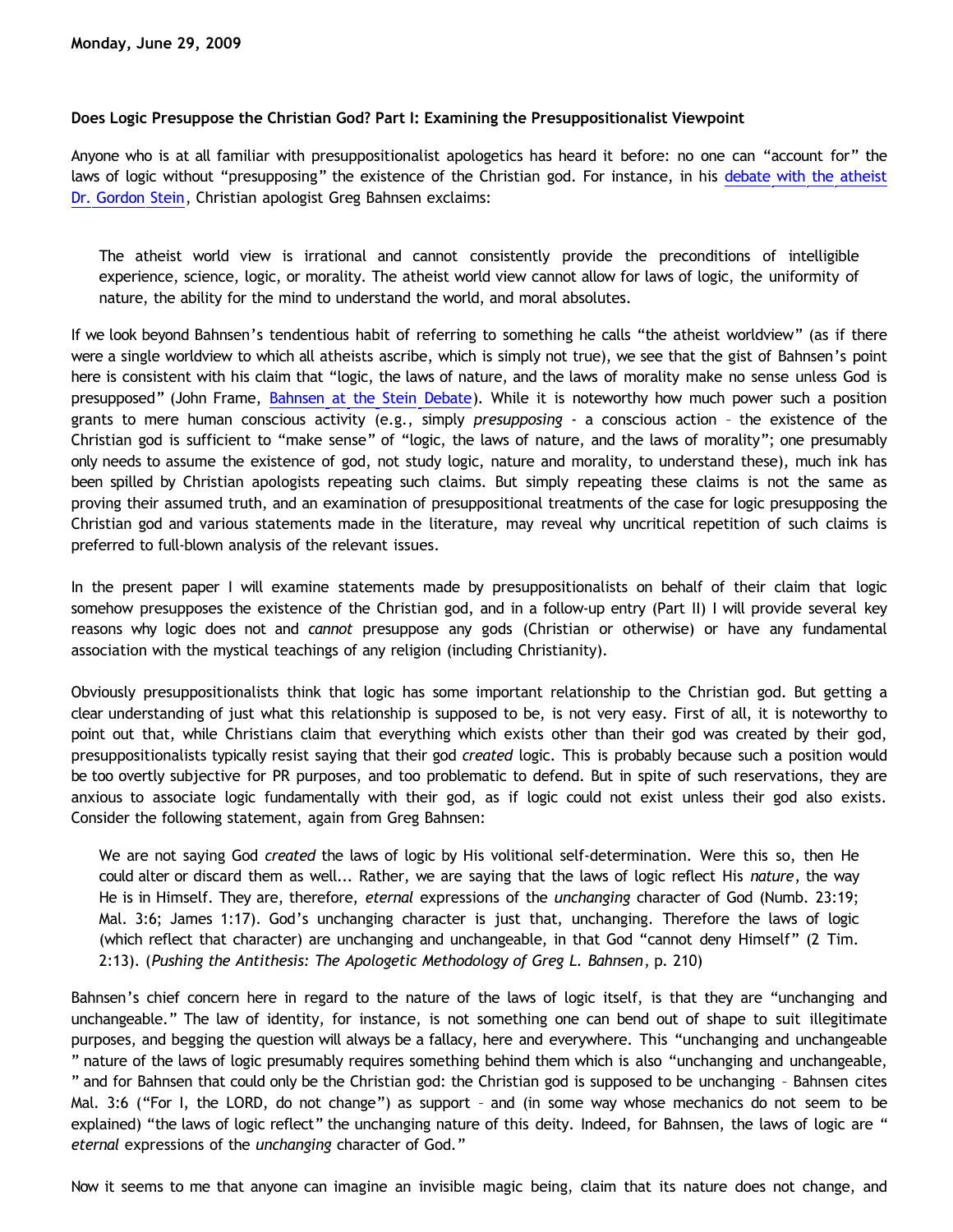insist that the laws of logic "reflect" its unchanging nature. I could, for example, fantasize that the laws of logic reflect the nature of Blarko the Wonderbeing, whose nature is "unchanging and unchangeable." Of course, this would be mere fantasy at this point, completely baseless, and utterly at odds with reality. And while it seems that presuppositionalists provide essentially nothing better than this, they insist that their god is not imaginary and that logic in fact requires ("demands" as [one apologist](http://calvindude.com/index.php?id=51) puts it) the existence of an "immaterial" being which could only be the Christian god. Unfortunately, however, the apologists have given no substantial reason to suppose that their god is something other than a fantasy. Instead of TAG – i.e., the "transcendental argument for the existence of God" – apologists have in fact served up a rendition of *FAG* - i.e., the *fantastical assertion* of the existence of God. For in the final analysis, it is fundamental to Christianity that the distinction between reality and imagination be blurred, and if you scratch the chest-pounding surface of presuppositionalism, you'll find that there is ultimately no argument here to begin with.

But make no mistake about it, presuppositionalists want us to take their claim that the laws of logic reflect their god's nature seriously, and to accept it as truth. Yet it remains unclear what exactly this claim is supposed to mean, let alone why anyone should believe it. In fact, one would be hard pressed to find this claim in the bible itself, which according to Christianity is supposed to be the Christian god's own self-revelation to man. If one does not learn that the laws of logic reflect the Christian god's nature from the bible, how would one discover this? Or is it something one *discovers* in the first place, or is it something that apologists have *stipulated* as a core element in their debating strategy (such as FAG)? After examining the matter, it seems to me that the apologists have attempted to shoplift logic expressly for apologetic purposes, in spite of the fact that their god is really only [imaginary](http://bahnsenburner.blogspot.com/2009/06/is-immaterial-actually-imaginary.html) and the actual basis of logic points unmistakably to non-Christian fundamentals (as I will show in my follow-up entry).

But I'm getting ahead of myself here. Let's take a closer look at what presuppositionalists say about the relationship between logic and their god.

### Bahnsen tells us that

One's use of and account of logic is [sic] not something religiously neutral, but indicates [sic] something about one's fundamental view of reality. (*Van Til's Apologetic: Readings & Analysis*, p. 236.)

Of course, I would agree with this. I don't think a thinker's understanding and application of logic are "religiously neutral" in any way. Rather, I think that these point to a fundamental truth which is in fact *incompatible* with the religious view of the world (including Bahnsen's Christianity). Again, I will elaborate on this point for my follow-up paper. For our present purposes, we are concerned to get a fuller understanding of how presuppositionalism characterizes the relationship between logic and the Christian god. It is because logic allegedly implies the Christian god, that presuppositionalists would hold that any human being's "use and account of logic is [sic] not something religiously neutral." Bahnsen is essentially trying to say that, since logic presupposes the reality of the Christian god (an assertion in bad need of both explanation and support), the non-Christian's use of logic proves the absurdity of his non-Christian beliefs and confirms the truth of Christianity. This is, in essence, what the presuppositional strategy seems to amount to.

But with each iteration of this position, it seems to twist out of shape, making it all the more difficult to pin down exactly what this intimate relationship the Christian god allegedly has with logic.

For instance, consider the following statement which Bahnsen quotes from Van Til:

the Christian views logic as a reflection of God's own thinking, rather than as laws or principles that are " higher" than God or that exist "in independence of God and man." (*Van Til's Apologetic: Readings & Analysis* , p. 236; quoting *Introduction to Systematic Theology*, p. 11.)

Where earlier we were told that the laws of logic "reflect" the Christian god's *nature*, now we're told that logic is "a reflection of God's *own thinking*." While these do not appear to be equivalent statements (a person's nature is a precondition of its ability to think and anything it actually does think), what is clear is that both views characterize logic as something *dependent* upon the Christian god in some way. How it is supposedly dependent upon the Christian god, again remains unclear.

In the present case, however, by characterizing logic as a "reflection" of someone's *actual* thinking, presuppositionalism seems to reverse the proper relationship between logic and thought. Generally speaking, thinking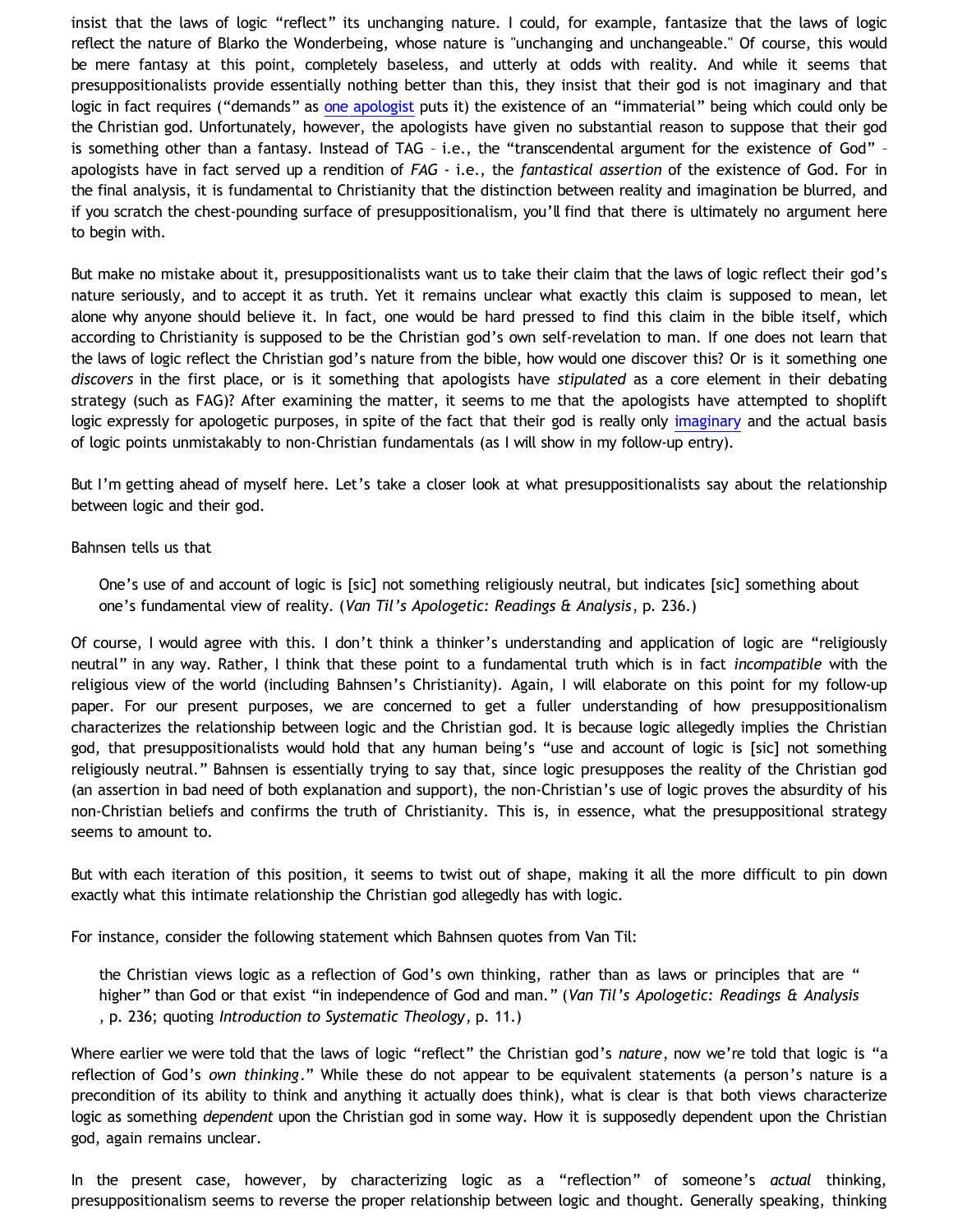is considered to require a standard to guide its path of identifications and inferences. When someone says that an individual's thinking is logical on a given matter, he is essentially saying that it *conforms* to certain criteria which obtain *independent* of that thinking. Christians themselves imply agreement with this understanding of what it is to be logical, when they apply the concept 'logical' to any particular individual human being's thinking. If a certain apologist 's argument is said by his peers to be logical, they essentially mean that the thinking behind it complies with logical norms.

Of course, an individual human being's thinking is not what presuppositionalists have in mind when they intimate that logic reflects the actual thinking of a particular personality. While the reversal here remains unexplained, the thinking which they have in mind belongs to a being which their religion describes as omniscient and infallible. But this only complicates things further: an omniscient and infallible being wouldn't need to make any inferences. Since it would presumably already know everything in the first place, how could it make sense to say it thinks? The task of thinking is to integrate facts and details one learns from reality in order to make specific identifications, assessments, evaluations, judgments, etc. Such a task seems to presuppose that its products are something which yet need to be achieved. Indeed, why would an omniscient and infallible being think, and what would it think about? For what [purpose](http://bahnsenburner.blogspot.com/2009/06/theistic-misuse-of-concepts-of-meaning.html) would it think? Such questions seem not to be considered by presuppositionalists who want to defend the view that logic presupposes the Christian god.

Returning to the claim that logic "reflects" the Christian god's *nature*, this suggests that logic would be *co-eternal* with said god, since its nature is said to be eternally unchanging, and the laws of logic "are, therefore, *eternal* expressions of the *unchanging* character of God." What, then, are we to make of the following statement by James J. Tyne, a student with Bahnsen Theological Seminary and contributor to *The Standard Bearer: A Festschrift for Greg L. Bahnsen,* Tyne writes emphatically:

There is nothing co-eternal with God or bigger than God; there are no over-arching realities, such as creaturely concepts of time, space, existence, logic, or possibility, alongside or supporting God or against which He could be measured. He transcends everything other than Himself.( "Putting Contexts in Their Place: God's Transcendence in Calvin's *Institutes of the Christian Religion*, Book One," *The Standard Bearer*, ed. S. M. Schlissel, p. 371)

This statement seems to completely contradict what Bahnsen himself has affirmed when he tells us that the laws of logic are "*eternal* expressions of the *unchanging* character of God." Tyne insists that "there is nothing co-eternal with God" – so that means that logic is not "co-eternal with God," that "there are no over-arching realities" – among them Tyne specifically mentions logic – and nothing "against which He could be measured" – which would render the claim that "God's *thinking* is logical" impossible (since its thinking would hereby be measured according to the norms of logic).

So a controversy seems to be gnawing away within presuppositionalism here: is logic an "eternal expression" of the Christian god's nature, or is it the case that "there is nothing co-eternal with God"? Both positions seem to cancel each other out.

One thing that all presuppositionalists seem to agree on, is that the Christian god is somehow "above" logic. For instance, in a paper titled [Logic Proves the Existence of God: Part II](http://calvindude.com/index.php?id=52), apologist Peter Pike insists that something " must be viewed in a hierarchical sense as being above logic" because "logic *demands* this in order for it to be valid," and since "logic itself demands the existence of" this something that is "above logic," this something "can only be described as 'God'." Apparently what is being affirmed here is not only that the Christian god's existence is required for logic to be valid, but also that the Christian god itself is not bound to logical norms in its own choices and actions. This latter point seems to be what results from the view that the Christian god is "above logic." Pike himself seems to resist this implication. For instance, he insists that whatever it is which

logic *demands*… in order for it to be valid… [it] will behave in a manner that is logical, because we have seen how rigid and steadfast logic is. Whatever causes logic must be rigid and steadfast likewise, or else it would not cause logic to behave in that manner.

Pike seems to equate "rigid and steadfast" with the nature of logic, but logic is surely much more than this. The qualities of "rigid and steadfast" do not in and of themselves imply a consciousness which thinks (and to which, consequently, the norms of logic could apply). If something that is "rigid and steadfast" is all that is needed to provide logic with an unchanging and therefore reliable metaphysical basis, I see no reason why this requirement can only be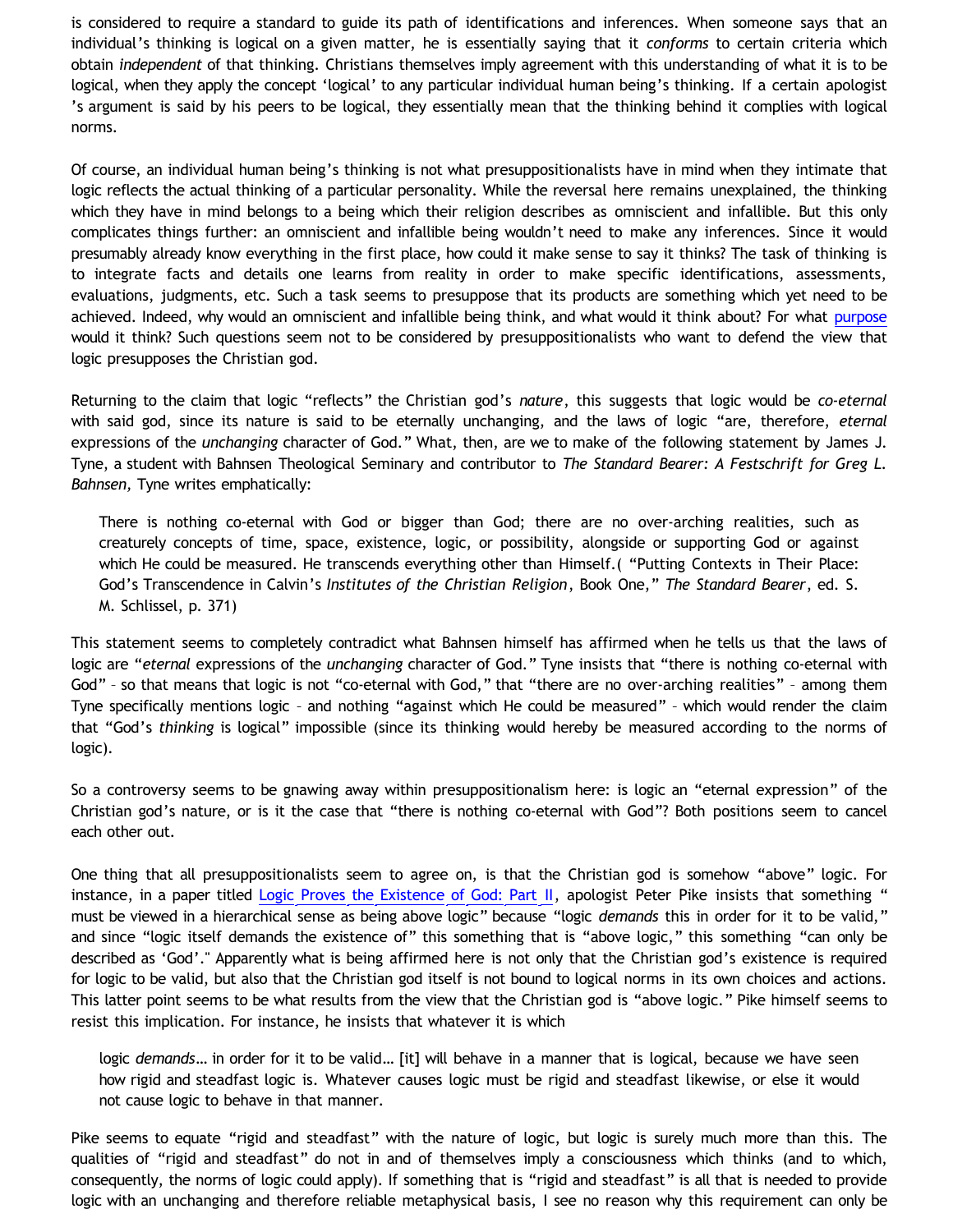fulfilled by the Christian god.

Moreover, my interpretation that being "above logic" suggests that the Christian god is not bound to logical norms in its own choices and actions is supported by a statement by Van Til, who writes that:

there is 'no impersonal law of logic' that dictates to God what He can or cannot say: the logical constraints of God's thinking are the constraints of His own personal nature, which man is to emulate. Man's logical reasoning, then, must always be pursued as a servant, subordinating his thoughts to the thinking of his Lord. (*Van Til's Apologetic: Readings & Analysis*, p. 236; quoting *The Defense of the Faith*, 1st ed., p. 247.)

But even here we have mixed messages being thrown at us. It is clear that, on the one hand, the apologist wants to say that what his god "can or cannot say" is not dictated by logical laws which are "impersonal" – i.e., which obtain independent of its consciousness. This would mean that any laws of logic which may be said to guide what it "can or cannot say" would be "personal." Since this does not seem to mean that the laws of logic are themselves conscious beings, by characterizing the laws of logic as "personal" the apologist apparently means that they are in some way dependent upon a personal being – i.e., on a *conscious* being, and since the *conscious* being in question is thought to be absolutely sovereign and also the "cause" of logic (per Pike above), the laws of logic in question must somehow conform to its intentions (as Van Til says, they are "a reflection of God's own thinking"), and consequently the implication that logic somehow depends on the desires of said god seems unavoidable. On the other hand, however, by saying that "the logical constraints of God's thinking are the constraints of his own personal nature," Van Til apparently wants to give the impression that his god's thinking conforms to a logical standard (since they are subject to "logical constraints"), implying that this logical standard obtains independent of its desires, that it somehow results from its "nature," which presumably it did not choose for itself. In such a way, the apologist is here trying to argue two horns of a contradiction: one horn characterizes logic as something dependent on an absolutely sovereign personal being, and in so doing it subjugates logic to its volitional determinations, while the other horn insinuates that its thinking conforms to logical norms which implicitly obtain independent of its choices and actions. In fact, that the more we analyze the presuppositionalist's view of logic and the relationship he claims it has with his god, the more it seems that the apologist cannot decide whether the nature of logic is objective or subjective, for both positions are implied in his statements.

Furthermore, the very notion that "the logical constraints of God's thinking are the constraints of His own personal nature" seems rather baffling, if not completely vacuous. Since the "constraints" in question here are said to be the Christian god's *nature*, those constraints would be *metaphysical* constraints which obtain *independently* of the Christian god's choices, actions and thinking. In fact, if the Christian god is said to be able to choose, act and think, its nature would be a *precondition* of these performances, and therefore could not be a *result* or *product* of any of them. So to call the constraints of its nature "logical" is inappropriate, for it commits the [fallacy of the stolen concept](http://bahnsenburner.blogspot.com/2008/06/stolen-concepts-and-intellectual.html) . Since one's nature is not the result of his own conscious intentions, to call it "logical" fails to recognize that the genetic roots of the concept 'logical' have no part in what is being called "logical." The problems seem to just get worse the more we probe presuppositionalism's view of logic. But we're not through yet.

Since Van Til invokes the "constraints" of the Christian god's "nature," let us ask: What exactly are those " constraints"? How do they vouchsafe the claim that its thinking is logical? A [critical examination of the bible](http://www.infidels.org/library/modern/donald_morgan/) does not suggest that the god(s) it describes is (are) at all logical. But this should not surprise us, since logic has a teleological aspect to it, in that its application is always goal-oriented: one thinks or acts logically in the interest of achieving some end. But what goals could the Christian god logically be said to pursue? Could the "constraints" of the Christian god's nature incline its choices and actions to comply with logical norms? It seems not. The Christian god is supposed to be eternal, immortal, impervious to harm, completely invincible. It does not face the fundamental alternative which biological organisms (of which man is a species) face. Given these points, the Christian god would have no objective basis for pursuing any goals or striving to achieve any aim. So what "constraints" of the Christian god's nature compel us to suppose its thinking is at all logical? Blank out.

Moreover, isn't man supposed according to Christianity to have been created in the image of this god? Would the Christian then say that "the logical constraints of [man's] thinking are the constraints of [man's] own personal nature "? I somehow doubt it. We're always being told by Christians how depraved man is, how prone he is to deceiving and being deceived, how at odds he is with "the Truth." This malady is, according to Christianity, not simply a result of an individual's incidental choices and actions, but an *inherent* part of the nature with which he was born. According to this view, man is (apparently in spite of being created *by* an allegedly morally perfect creator in its *own image*) "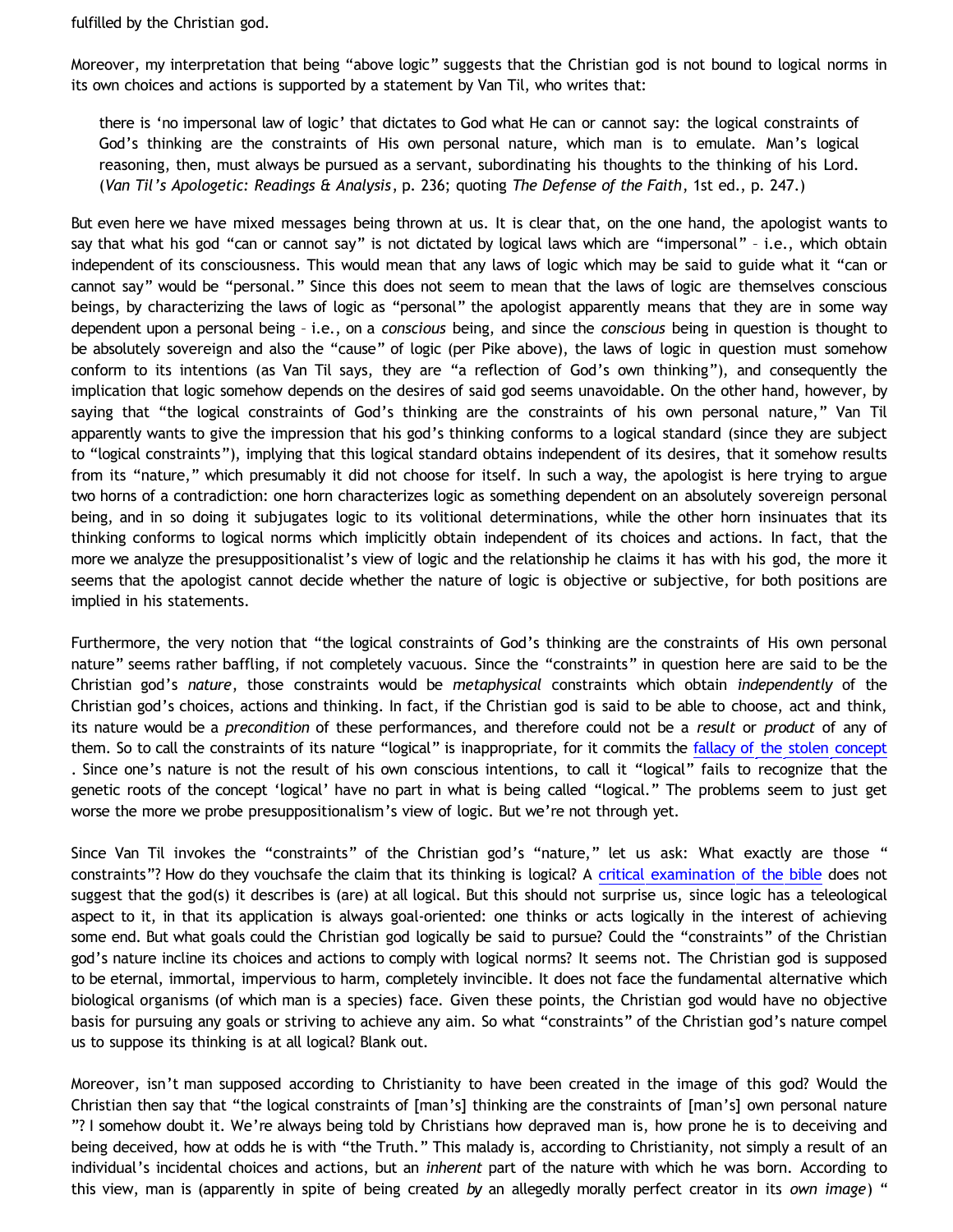inherently depraved". And in spite of allegedly having been created by a perfect creator, it is because of this flaw with which he was created that man's thinking is not automatically logical, as his creator's thinking allegedly is. Man possesses a mere *finite* nature, a nature which is constrained to certain specifics with which he was, according to the Christian view, originally created. But apparently even this is not enough to constrain his thinking to logical norms. How much more would the thinking of a being whose nature is said to be *infinite* and unencumbered with creative limits, be "constrained" to some set of criteria (such as logic) which man (being inherently depraved) can comprehend? Questions such as these, which arise given Christianity's stipulation that man is finite, inherently depraved and yet "created in the image" of the Christian god, apparently couldn't be further from the presuppositionalist's considerations.

Now in regard to what Van Til does affirm in the above quote, he seems to miss an important point. The question is not whether or not logic "dictates" or *compels* a thinker to think logically. Thinking itself is a *volitional* activity, and any given thinker *chooses* whether or not to adhere to logic as a norm. So the question for the Christian in this respect is whether or not he thinks his god *chooses* to think logically, or if logic is said to mirror its thinking *regardless of what may think*. Van Til's statement suggests that logic is *not* a norm to which the Christian god volitionally conforms its thinking, as man should his own thinking. To do so would presume that logic is a norm independent of the Christian god's actual thinking, just as it is in the case of man's thinking. And this would not bode well for the relationship which presuppositionalists want to claim between their god and the nature of logic.

Quizzically, Van Til essentially says that "God's thinking" conforms to "His own personal nature," but this is not at all the same thing as saying that its thinking is *logical*, especially if the Christian god's nature is supposed to be " infinite," which would make its nature very broad indeed. If it is the case that man's thinking can be both *illogical* and still be compatible with his nature as a *finite* being (and thus *reflect* the finitude of his nature), then presuppositionalists need to offer a better reason to suppose their god's actual thinking is logical. In fact, what presuppositionalists offer in this regard seems to be a rather empty statement. A man's thoughts could be said to conform to "his own personal nature," regardless of whether or not they are logical. That one's thoughts are in line with "the constraints of his own personal nature" in no way informs us whether or not those thoughts conform to the standards of logic. Since conformity to one's own nature does not guarantee logical thinking in the case of *finite* beings, why suppose that conformity to one's own nature in the case of an *infinite* being would guarantee logical thinking? Again, we have another blank-out here.

It would be helpful if the presuppositionalist could clarify whether or not his god has a *choice* in the matter of its thinking being logical. As I pointed out above, a human thinker must *choose* to govern his thinking according to logical norms; his thinking is not *automatically* logical, he has a choice in the matter. But statements by presuppositionalists imply that their god's thinking is *automatically* logical, which could only suggest that it has *no choice* in the matter. Such a position could only trivialize the Christian god's relationship to logic, making it the inevitable outcome of an impersonal set of causes. But this is precisely what presuppositionalists have been at pains to claim is *not* the case, and yet certain stipulations of theirs seem to require this assessment.

Van Til also makes the curious statement that "man is to emulate" this "personal nature" which he attributes to his god. The New Testament makes a similar injunction in Matthew 5:48: "Be ye therefore perfect, even as your Father which is in heaven is perfect." Did Van Til think that he successfully did this? His god is described as being omniscient, omnipotent, infallible, infinite, able to manipulate facts (cf. Van Til, who claims: "God may at any time take one *fact* and set it into a new relation to created law" [*The Defense of the Faith*, 3rd ed., p. 27]), able to forgive sins at will, etc. But Christians are constantly reminding us of the profound fundamental differences between man's nature (he is finite, fallible, non-omniscient, "totally depraved," etc.) and the nature they ascribe to their god. All this suggests that Christianity holds man to an unrealistic standard which fundamentally contradicts his nature (since, as we are repeatedly told, man is "not God"). Why not simply recognize that we are human beings, and govern our worldview according to this fact? And why not simply recognize that the purpose of logic is to guide the thinking process of specifically *non-omniscient*, *fallible* minds? Should man deny the finitude, fallibility and non-omniscience of his mind, and in its place pretend that he thinks the thoughts of an invisible magic being rather than own thoughts? How far would that get anyone?

Part of the problem with the presuppositional account of logic thus far, is its tendency to logic to a *descriptive* artifice rather than a *normative* set of cognitive guidelines. On a rational understanding, logic is normative in that it identifies the *proper* conceptual hierarchy among one's identifications and integrations as a standard to which one should strive to conform his thinking (if in fact he wants his thinking to have logical integrity). Presuppositionalist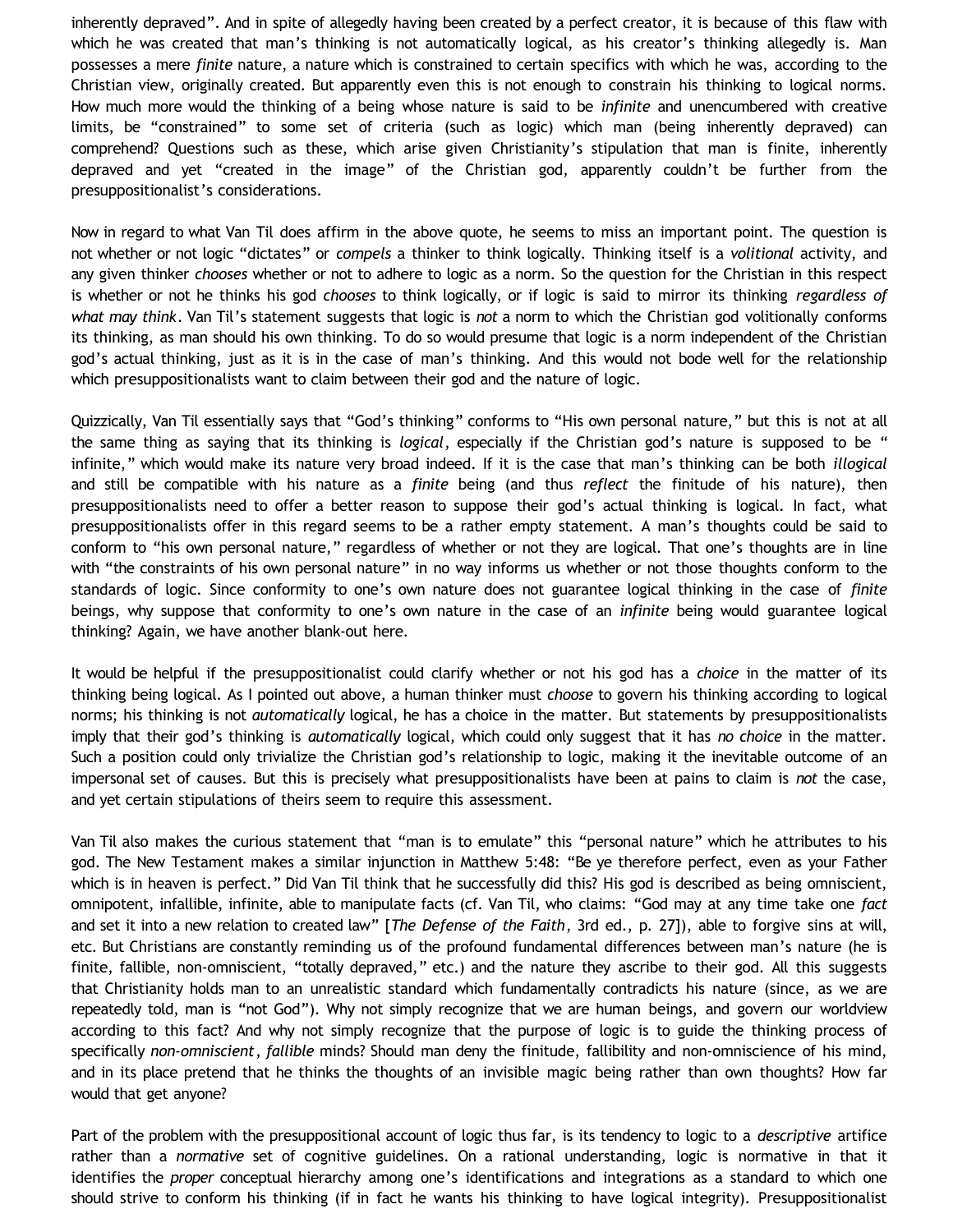John Frame seems to understand this to some degree, but considers this quality of logic itself as an indicator of the Christian god's reality. Frame writes:

…the power of logic is normative and ethical. It tells us what we ought to confess as a conclusion, granting our confession of premises. And if it is ethical, it is covenantal; like moral values, it rests on the dependable word of a trustworthy person, a Lord, our absolute divine personality. Thus, when unbelievers use logic to raise objections against Christianity, they are using something which, manipulate it how they may, points in the opposite direction. (*Apologetics to the Glory of God*, p. 104)

Now of course, it is not at all clear how Frame concludes that something ethical is therefore also "covenantal," unless of course this premise is built into his notion of ethics. Nor is it clear how moral values "rest on the dependable word of a trustworthy person" or "absolute divine personality." I have pointed out before that, according to the *objective* theory of values (a theory which one will not learn from reading the bible), values not only find their metaphysical basis in the *biological conditionality* of man's nature as a living organism, but also that an immortal and eternally indestructible being would have no need for values to being with, and that supposing moral values point to such a being involves a profound misunderstanding of what moral values are and why man needs them. (See for instance [here](http://bahnsenburner.blogspot.com/2005/04/do-i-borrow-my-morality-from-christian.html) , [here](http://bahnsenburner.blogspot.com/2006/03/rational-morality-vs-presuppositional.html) and [here](http://bahnsenburner.blogspot.com/2009/06/theistic-misuse-of-concepts-of-meaning.html).) Indeed, what would "the dependable word of a trustworthy person" have to do with man's need for values and the types of values he needs? Similarly with logic, what would "the dependable word of a trustworthy person " have to do with logic's normative nature? Is the assumption here that a "person" is required to *command* logic into some normative capacity for it to be useful to man? That would make logic both subjective and arbitrary. If not, why suppose that a "divine person" has anything to do with the nature and applicability of logic in the cognitive activity of non-omniscient, fallible minds?

Moreover, if the Christian god has no choice in the matter of whether or not its thinking is logical (as Van Til's statement above suggests), then the ethical parameters which Frame grants to logic all the more miss the point. For ethical norms are only possible where there is choice in a given matter. If one has no choice in certain context, then there's no use for a code of values whose purpose is to guide choices.

Presuppositionalism does seek to overcome its tendency to treat logic as simply descriptively by stating that man should "think God's thoughts after Him," which is a most baffling notion. An honest thinker thinks his own thoughts, not someone else's. An honest man recognizes that he cannot, for instance, substitute someone else's inferences and judgments in place of his own, and still call any mental operation he performs "thinking." It would be *fantasy* instead of *thinking* at that point. Consider: how would someone *know* what a god thinks about anything? Of course, he could pretend, and I suspect that this is what believers making such preposterous claims are really doing. But of course they will not admit this. They really want to prop up the pretense that they truly are thinking their god's thoughts after it. But to do this, they would have to *know* what those thoughts are, and in order to *know* what those thoughts are, he would have to be equipped with some cognitive ability by which he could access the thoughts of his god. What is this apparatus by which he claims to do this, how does it work, and how does he ensure (without thinking his *own* thoughts!) that it's really working properly? Why not simply recognize that each of us thinks his own thoughts, and be willing to learn when mistakes are discovered? One would need an entire epistemology just to gain awareness of what his "God" thinks, but that would be self-defeating, given the ideal that is being endorsed here, since epistemology guides how one governs his *own* thinking.

Now apologists might say, in response to my points above, that there is in fact an argument which seals the case on behalf of the presuppositionalist's claim that logic presupposes the existence of the Christian god. For instance, he might point to Michael Butler's clarification of how "transcendental arguments" work on behalf of such claims:

Transcendental arguments attempt to discover the preconditions of human experience. They do so by taking some aspect of human experience and investigating what must be true in order for that experience to be possible. Transcendental arguments typically have the following form. For *x* (some aspect of human experience) to be the case, *y* must also be the case since *y* is the precondition of *x*. Since *x* is the case, *y* is the case. ( "The Transcendental Argument for God's Existence," *The Standard Bearer*, p. 79)

Butler does provide an example of how this argument scheme would work in the case of proving that causality presupposes the existence of the Christian god. He writes:

For causality to be possible, God has to exist since the existence of God is the precondition of causality. Since there is causality, God exists. A corollary of this is that whenever non-believers employ the concept of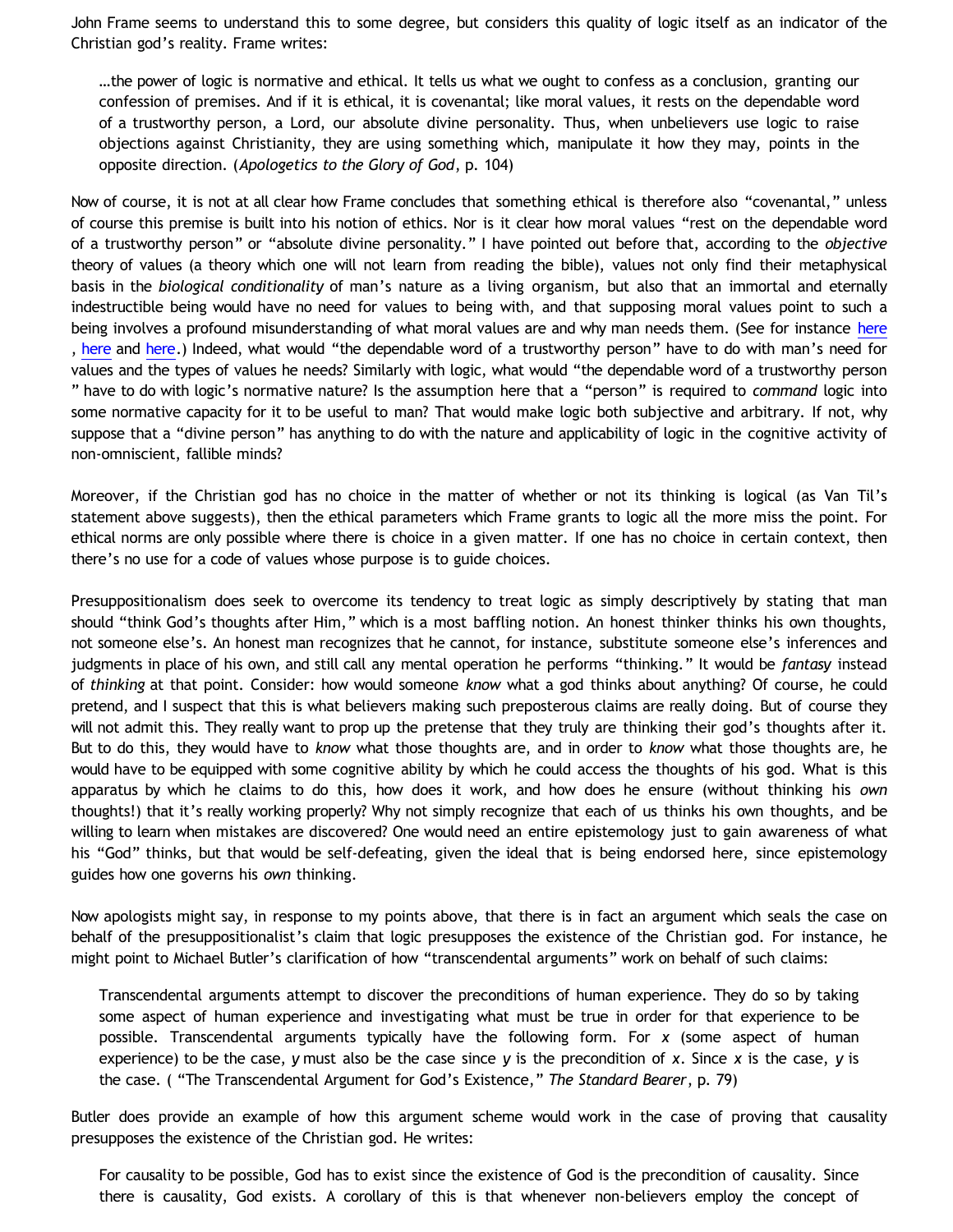causation, they are borrowing from the Christian worldview since only on a Christian worldview does causation make sense. (Ibid.)

So presumably, according to the argumentative scheme which Butler proposes, the presuppositionalist argument for logic presupposing the existence of the Christian god might go as follows:

**Premise 1**: For *logic* to be the case, *the Christian god* must also be the case for *the Christian god* is the precondition of *logic*. **Premise 2**: *Logic* is the case. **Conclusion**: Therefore, *the Christian god* is the case.

Of course, there is in fact such a thing as logic, so it is an "aspect of human experience" which most people should agree on. But as for the argument we have here, it's hard to see how it avoids the frivolity of presuppositionalism's fondness for arbitrary stipulation cast in the form of a syllogism. The argument simply pulls the premise that "the Christian god is the precondition of logic" out of thin air, which is what the argument is supposedly supposed to defend in the first place. Contrary to what Butler tells us, there is no evidence here of an "attempt to *discover* the preconditions" of what is in question (whether it be causality or logic), or any sign of "*investigating* what must be true for [the phenomenon in question] to be possible." There's simply no research here to speak of. It's not even clear how one could soberly make the inference which such arguments are supposedly displaying. Rather, what we seem to have here is another case of mere assertion pressed into the guise of argument, which we can rightly call "argument falsely so-called."

And notice how easily Butler's proposed scheme lends itself to "establishing" positions which no one takes seriously:

**Premise 1**: For *logic* to be the case, *Blarko the Wonderbeing* must also be the case for *Blarko the Wonderbeing* is the precondition of *logic*. **Premise 2**: *Logic* is the case. **Conclusion**: Therefore, *Blarko the Wonderbeing* is the case.

I strongly doubt that presuppositionalists would be persuaded by arguments such as this. But if this argument scheme works on behalf of proving the existence of the Christian god, why can it not work on behalf of proving the existence of Blarko the Wonderbeing? There must be other reasons for why presuppositionalists would suppose that logic might presuppose the existence of the Christian god, and these might vary from apologist to apologist. What is clear is that the argumentative scheme which Butler proposes is simply not up to the task it is touted to meet. It is also clear from statements examined above that presuppositionalism seems lost in its own muddle when it comes to explaining the relationship which the Christian god supposedly enjoys with logic's foundations.

So in spite of all this mess, could there still be reasons why logic might presuppose the existence of the Christian god? In Part II, I will lay out some important reasons why logic could *not* presuppose the Christian god, and in so doing I will raise several objections to the presuppositional thesis which the apologetic literature unfortunately does not anticipate, let alone address.

by Dawson Bethrick

Labels: [Christian god,](http://bahnsenburner.blogspot.com/search/label/Christian%20god) [Logic,](http://bahnsenburner.blogspot.com/search/label/Logic) [Presuppositional Gimmickry,](http://bahnsenburner.blogspot.com/search/label/Presuppositional%20Gimmickry) [stolen concepts](http://bahnsenburner.blogspot.com/search/label/stolen%20concepts)

*posted by Bahnsen Burner at [8:00 AM](http://bahnsenburner.blogspot.com/2009/06/does-logic-presuppose-christian-god.html)*

# **3 Comments:**

#### [Dr Funkenstein](http://www.blogger.com/profile/03620894198842461714) said...

What I find interesting is that the presuppers will insist that their God is the basis for logic, the laws of which they maintain are immutable (usually they mean the 3 main laws of Aristotelian logic ie the Law of Identity, Law of Excluded Middle and Law of Non-Contradiction), then in the same breath make statements such as this one you quote from Van Til: